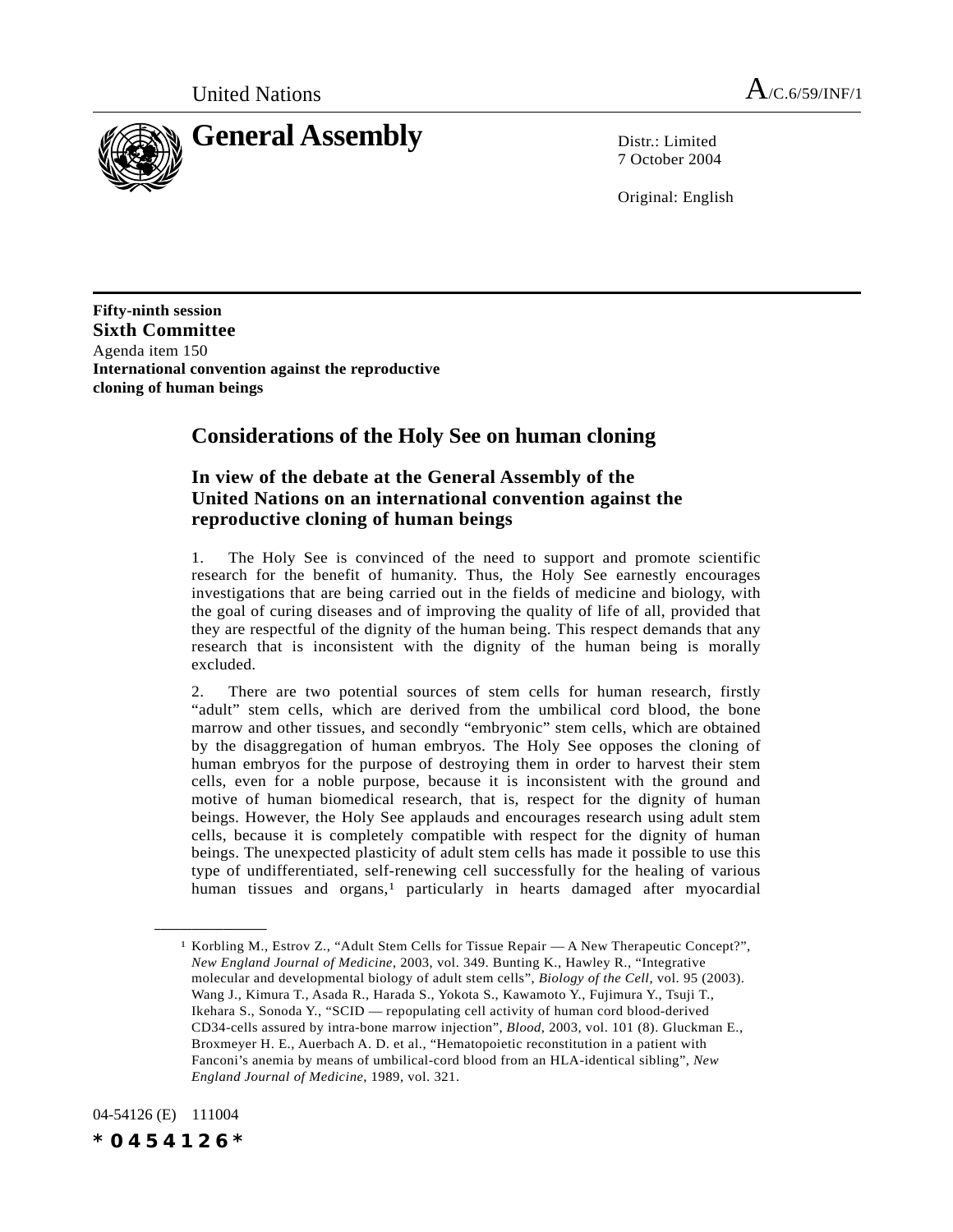**\_\_\_\_\_\_\_\_\_\_\_\_\_\_\_\_\_\_**

infarction.2 The multiple therapeutic achievements that have been demonstrated using adult stem cells, and the promise they hold for other diseases, such as neurodegenerative disorders or diabetes, make efforts to support this fruitful avenue of investigation an urgent matter.3 Above all, it is universally agreed that the use of adult stem cells does not entail any ethical problems.

3. By contrast, research using human embryonic stem cells has been hampered by important technical difficulties.4 Embryonic stem cell experiments have not yet produced a single unqualified therapeutic success, not even in animal models.5 Moreover, embryonic stem cells have caused tumours in animal models<sup>6</sup> and might seed cancer if administered to human patients.<sup>7</sup> Unless these grave hazards are removed, embryonic stem cell experiments will not have any clinical application.8 Technical problems aside, the need to extract these cells from living human embryos raises ethical questions of the highest order.

4. The so-called "therapeutic cloning", which would be better called "research cloning" because we are still far from therapeutic applications, has been proposed in order to avert the potential immune rejection of embryonic stem cells derived from a

<sup>2</sup> Wollert K. C., Meyer G. P., Lotz J., Ringes-Lichtenberg S., Lippolt P., Breidenbach C., Fichtner S. Korte T., Hornig B., Messinger D., Arseniev L., Hertenstein B., Ganser A., Drexler H., "Intracoronary autologous bone-marrow cell transfer after myocardial infarction: the BOOST randomised controlled clinical trial", *Lancet*, 2004, Vol. 364, Issue 9429. Beltrami, A. P., Barlucchi, L., Torella D., Baker M., Limana F., Chimenti S., Kasahara H., Rota M., Musso E., Urbanek K., Leri A., Kajstura J., Nadal-Ginard B., Anversa P., "Adult cardiac stem cells are multipotent and support myocardial regeneration" *Cell*, 2003, Vol. 114 (6). Stamm C.,Westphal B., Kleine HD., Petzsch M., Kittner C., Klinge H., Schumichen C., Nienaber CA., Freund M., Steinhoff G., "Autologous bone-marrow stem-cell transplantation for myocardial regeneration" *Lancet*, Vol. 361, Issue 9351.

<sup>3</sup> See: Mezey E., Key S., Vogelsang G., Szalayova I., Lange G. D., Crain B., "Transplanted bone marrow generates new neurons in human brains", *Proceedings of the National Academy of Sciences of the United States of America,* 2003, Vol. 100 (13*).* Vescovi AL., Martino G., "Injection of adult neurospheres induces recovery in a chronic model of multiple sclerosis" *Nature*, 2003, Vol. 422 (6933). Hess D., Li L., Martin M., Sakano S., Hill D., Strutt B., Thyssen S., Gray D. A., Bhatia M., "Bone marrow-derived stem cells initiate pancreatic regeneration", *Nature Biotechnology*, 2003, Vol. 21 (7). Horb M. E., Shen C. N., Tosh D., Slack J. M., "Experimental conversion of liver to pancreas", *Current Biology*, 2003, vol. 13 (2)*.*

<sup>4</sup> See Stojkovic M., Lako M., Strachan T., Murdoch1 A., "Derivation, growth and applications of human embryonic stem cells", *Reproduction,* 2004, Vol. 128.

<sup>5</sup> Freed C. R., "Will embryonic stem cells be a useful source of dopamine neurons for transplant into patients with Parkinson's disease", *Proceedings of the National Academy of Sciences of the United States of America,* 2002, Vol. 99 (4).

<sup>6</sup> Tsai R. Y., McKay R. D., "A nucleolar mechanism controlling cell proliferation in stem cells and cancer cells", *Genes and Development*, 2002, Vol. 16 (23). Wakitani S., Takaoka K., Hattori T., Miyazawa N., Iwanaga T., Takeda S., Watanabe TK., Tanigami A., "Embryonic stem cells injected into the mouse knee joint form teratomas and subsequently destroy the joint", *Rheumatology*, 2003. Vol. 42. Erdö F., Bührle C., Blunk J., Hoehn M., Xia Y., Fleischmann B., Föcking M., Küstermann E., Kolossov E., Hescheler J., Hossmann K.A., Trapp T., "Host-dependent tumorigenesis of embryonic stem cell transplantation in experimental stroke", *Journal of Cerebral Blood Flow and Metabolism*, 2003, Vol. 23 (7).

<sup>7</sup> Marx J., "Mutant stem cells may seed cancer", *Science*, Vol. 301 (5638).

<sup>8</sup> The fact that these epigenetic factors that contribute to the development of embryonic stem cells in the embryo are also the ones that contribute to the development of cancers in the adult is troubling. In fact, stem cells have been found in tumours. Normile D., "Cell proliferation: Common Control for Cancer, Stem Cells", *Science,* 2002, Vol. 298. Valk-Lingbeek M. E., Bruggeman S. W., Van Lohuizen M., "Stem cells and cancer: the polycomb connection", *Cell*, 2004, Vol. 118, Issue 4.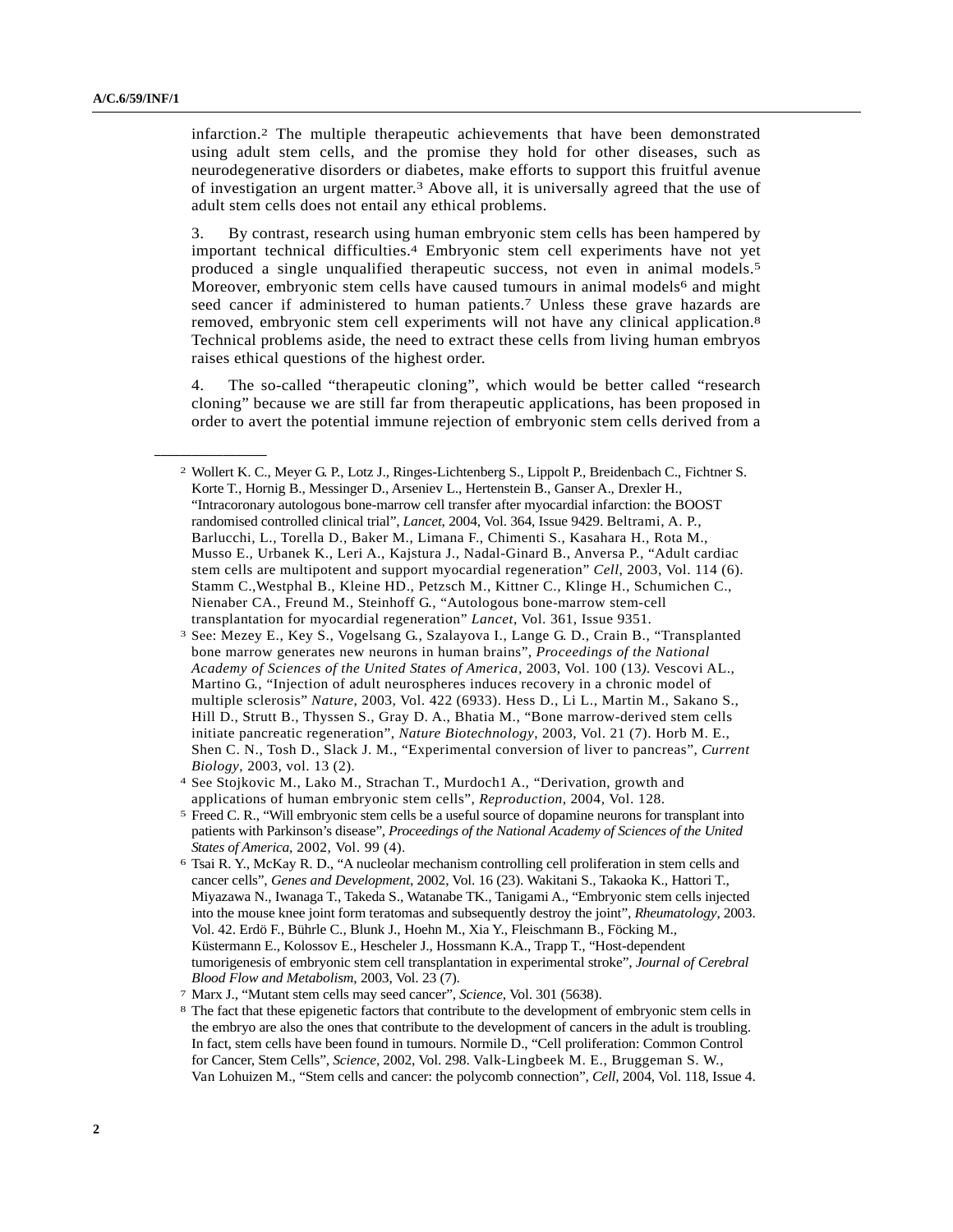donor other than the host. However, the use of cloned embryonic stem cells entails a high risk of introducing cells from abnormal embryos into patients. It has been well established that most of the non-human embryos produced through nuclear transfer cloning are abnormal, with a deficiency in several of the genes (imprinted and nonimprinted) necessary to the development of the early embryo.9 Embryonic stem cells harvested from abnormal and unfit embryos will carry their "epigenetic defects" and transmit at least part of them to their daughter cells. The transfer of such cloned embryonic stem cells into a patient would be therefore extremely hazardous: these cells might provoke genetic disorders, or initiate leukaemias or other cancers. Moreover, a non-human primate model of cloning, which would be necessary in order to conduct experiments to establish safety before attempting therapeutic experiments in human beings, has yet to be developed.10

5. The health benefits of therapeutic cloning are hypothetical, inasmuch as the method itself remains mainly a hypothesis. Thus the crescendo of hyperboles extolling the promise of this type of research might in the end undermine the very cause it pretends to serve.11 Indeed, even putting aside fundamental ethical considerations other than the patient's expectations, the present state of "therapeutic cloning" precludes, now and in the near future, any clinical application.

6. Scientists, philosophers, politicians and humanists agree on the need for an international ban on reproductive cloning. From a biological standpoint, bringing cloned human embryos to birth would be dangerous for the human species. This asexual form of reproduction would bypass the usual "shuffling" of genes that makes every individual unique in his/her genome and would arbitrarily fix the genotype in one particular configuration,<sup>12</sup> with predictable negative genetic consequences for the human gene pool. It would also be prohibitively dangerous for the individual clone.13 From an anthropological standpoint, most people recognize that cloning is offensive to human dignity. Cloning would, indeed, bring a person to life, but through a laboratory manipulation in the order of pure zootechnology. This person would enter the world as a "copy" (even if only a biological copy) of another being. While ontologically unique and worthy of respect, the manner in which a cloned human being has been brought into the world would mark that person more

**\_\_\_\_\_\_\_\_\_\_\_\_\_\_\_\_\_\_**

<sup>9</sup> Bortvin A., Eggan K., Skaletsky H., Akutsu H., Berry D. L., Yanagimachi R., Page D. C., Jaenisch R., "Incomplete reactivation of Oct4-related genes in mouse embryos cloned from somatic nuclei", *Development*, 2003, Vol. 130. Mann M. R., Chung Y. G., Nolen L. D., Verona R. I., Latham K. E., Bartolomei M. S., *"*Disruption of imprinted gene methylation and expression in cloned preimplantation stage mouse embryos", *Biology of Reproduction,* 2003, Vol. 10. Boiani M., Eckardt S., Leu N. A., Scholer H. R., McLaughlin K. J., "Pluripotency deficit in clones overcome by clone-clone aggregation: epigenetic complementation?", *The EMBO Journal*, 2003, Vol. 22 (19). Fulka J., Miyashita N., Nagai T., Ogura A., "Do cloned mammals skip a reprogramming step?", "*Nature Biotechnology*, 2004, Vol. 22 (1). Mann M. R., Lee S. S., Doherty A. S., Verona R. I., Nolen L. D., Schultz R. M., Bartolomei M. S., *"*Selective loss of imprinting in the placenta following preimplantation development in culture," *Development*, 2004, Vol. 131.

<sup>10</sup> Simerly C., Dominko T., Navara C., Payne C., Capuano S., Gosman G., Chong K.Y., Takahashi D., Chace C., Compton D., Hewitson L., Schatten G., "Molecular correlates of primate nuclear transfer failures", *Science*, 2003, Vol. 300. Wolf D. P., "An opinion on human reproductive cloning", *Journal of Assisted Reproduction and Genetics*, 2001, Vol. 18.

<sup>11</sup> Knight J., "Biologists fear cloning hype will undermine stem-cell research", *Nature*, 2004, Vol. 430.

<sup>&</sup>lt;sup>12</sup> During the meiotic phase, there is a segregation of alleles with subsequent random assortment of homologues. This "shuffling" of genes, which is the basis for genetic identity, prevents the occurrence of severe genetic abnormalities. There is no such healthy "shuffling" of genes in nuclear transfer cloning.

<sup>13</sup> Healy D. L., Weston G., Pera M. F., Rombauts L., Trounson A. O., "Human cloning", *Human Fertility*, 2002, Vol. 5.